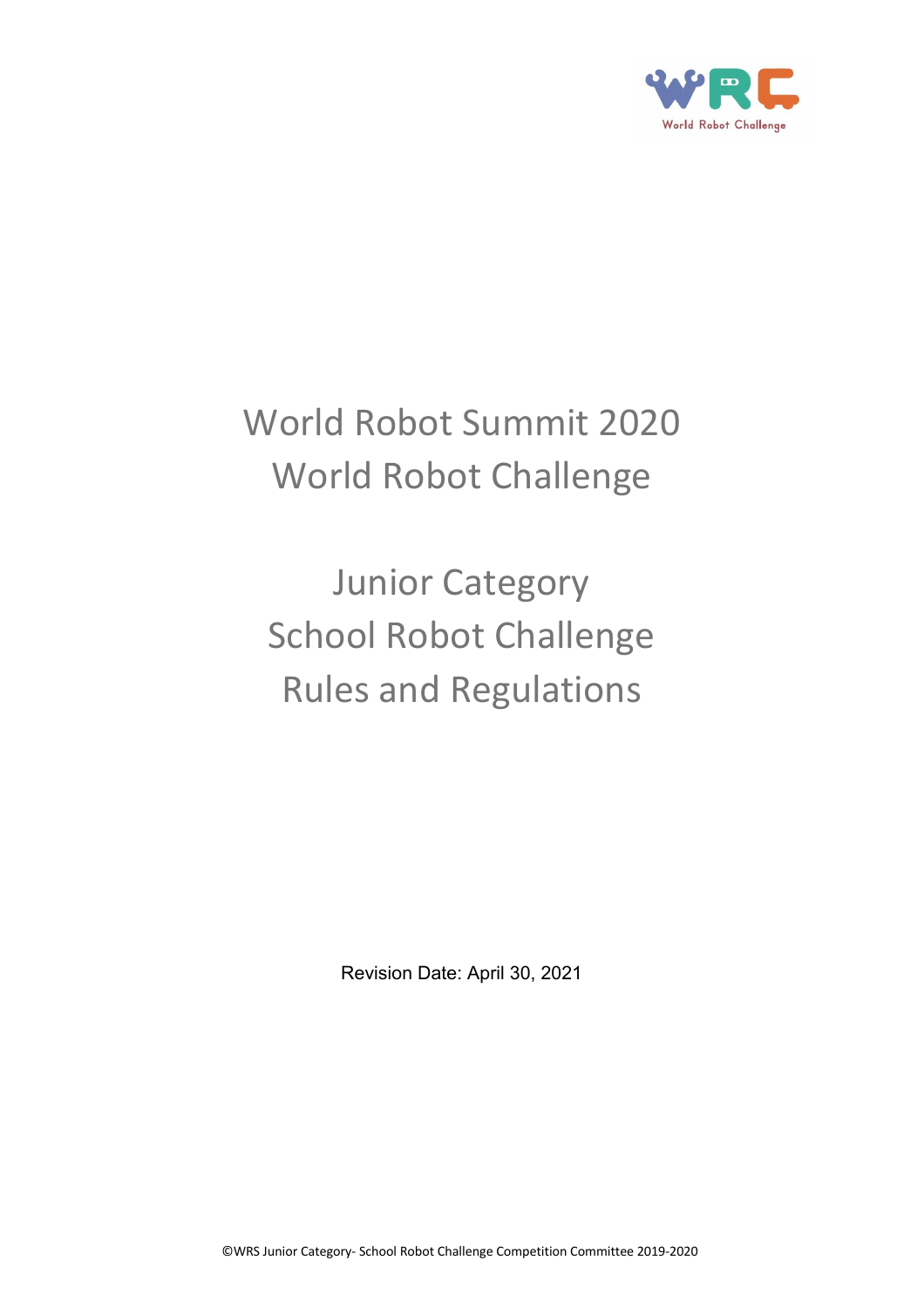

## **Junior Category - School Robot Challenge Rules and Regulations**

#### **About this Rulebook**

This is the official rulebook of the Junior Category – School Robot Challenge 2020 competition. It is developed and written by *the WRS Junior Category- School Robot Challenge Competition Committee 2020-2021 members*.

#### **Acknowledgement**

The Junior Category – School Robot Challenge has been developed upon the experience and the know-how learning and developed through RoboCupJunior as its foundation. The successful design of the Junior Category – School Robot Challenge including the development of the rules and regulations could not have been possible without the efforts and contributions of the School Robot Challenge committee members most of who are members of RoboCup/RoboCupJunior community.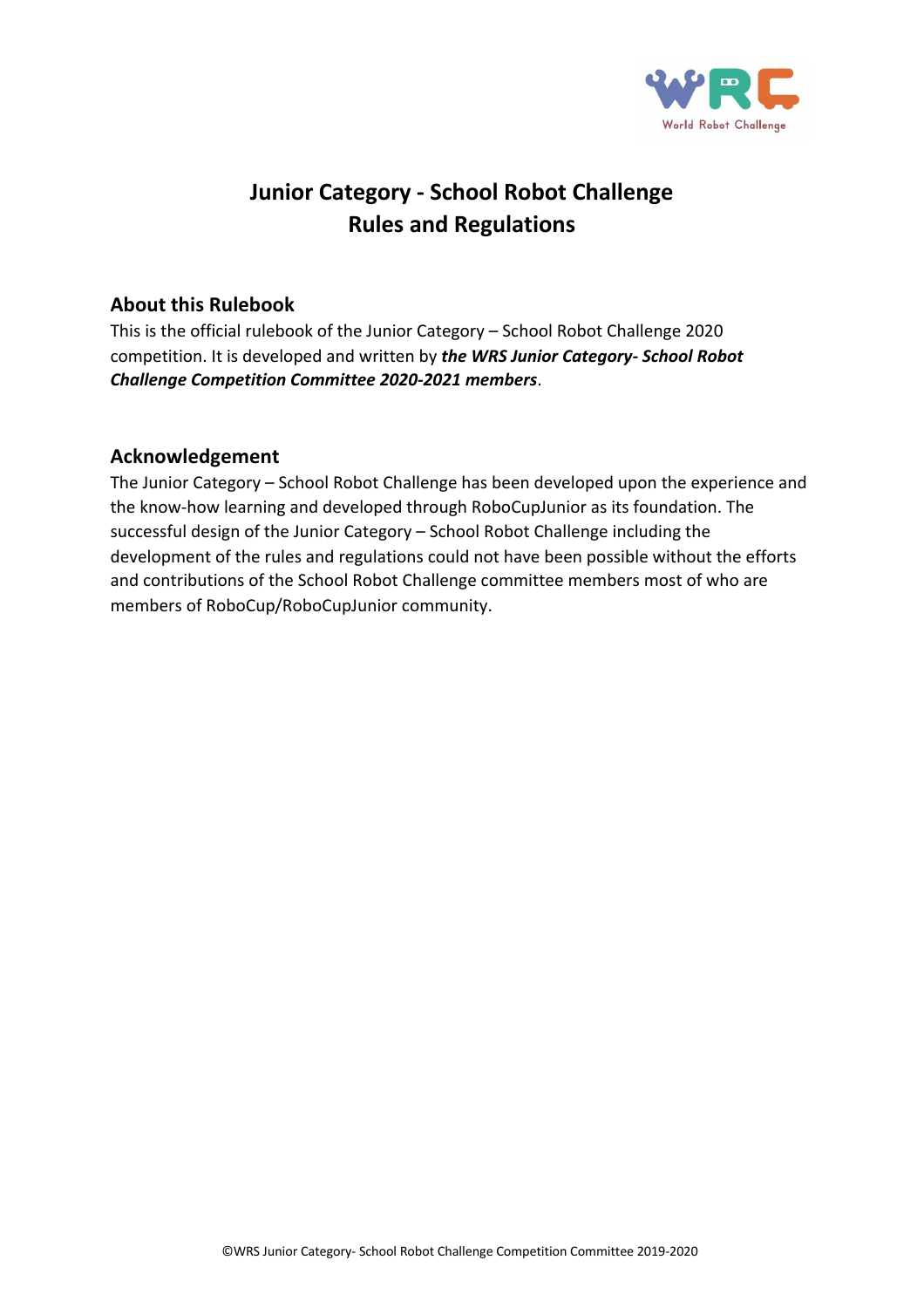

## **Contents**

| 1.    |                                                                        |  |  |
|-------|------------------------------------------------------------------------|--|--|
| 1.1.  |                                                                        |  |  |
| 1.2.  | Additional Restrictions and Advice for Designing and Programming Robot |  |  |
|       |                                                                        |  |  |
| 2.    |                                                                        |  |  |
| 2.1.  |                                                                        |  |  |
| 2.2.  |                                                                        |  |  |
| 2.3.  |                                                                        |  |  |
| 2.4.  |                                                                        |  |  |
| 2.5.  |                                                                        |  |  |
| 2.6.  |                                                                        |  |  |
| 2.7.  |                                                                        |  |  |
| 2.8.  |                                                                        |  |  |
| 2.9.  |                                                                        |  |  |
| 2.10. |                                                                        |  |  |
| 2.11. |                                                                        |  |  |
| 3.    |                                                                        |  |  |
| 3.1.  |                                                                        |  |  |
| 3.2.  |                                                                        |  |  |
| 3.3.  |                                                                        |  |  |
| 4.    |                                                                        |  |  |
| 4.1.  |                                                                        |  |  |
| 4.2.  |                                                                        |  |  |
| 4.3.  |                                                                        |  |  |
| 5.    |                                                                        |  |  |
| 5.1.  |                                                                        |  |  |
| 5.2.  |                                                                        |  |  |
| 5.3.  |                                                                        |  |  |
| 5.4.  |                                                                        |  |  |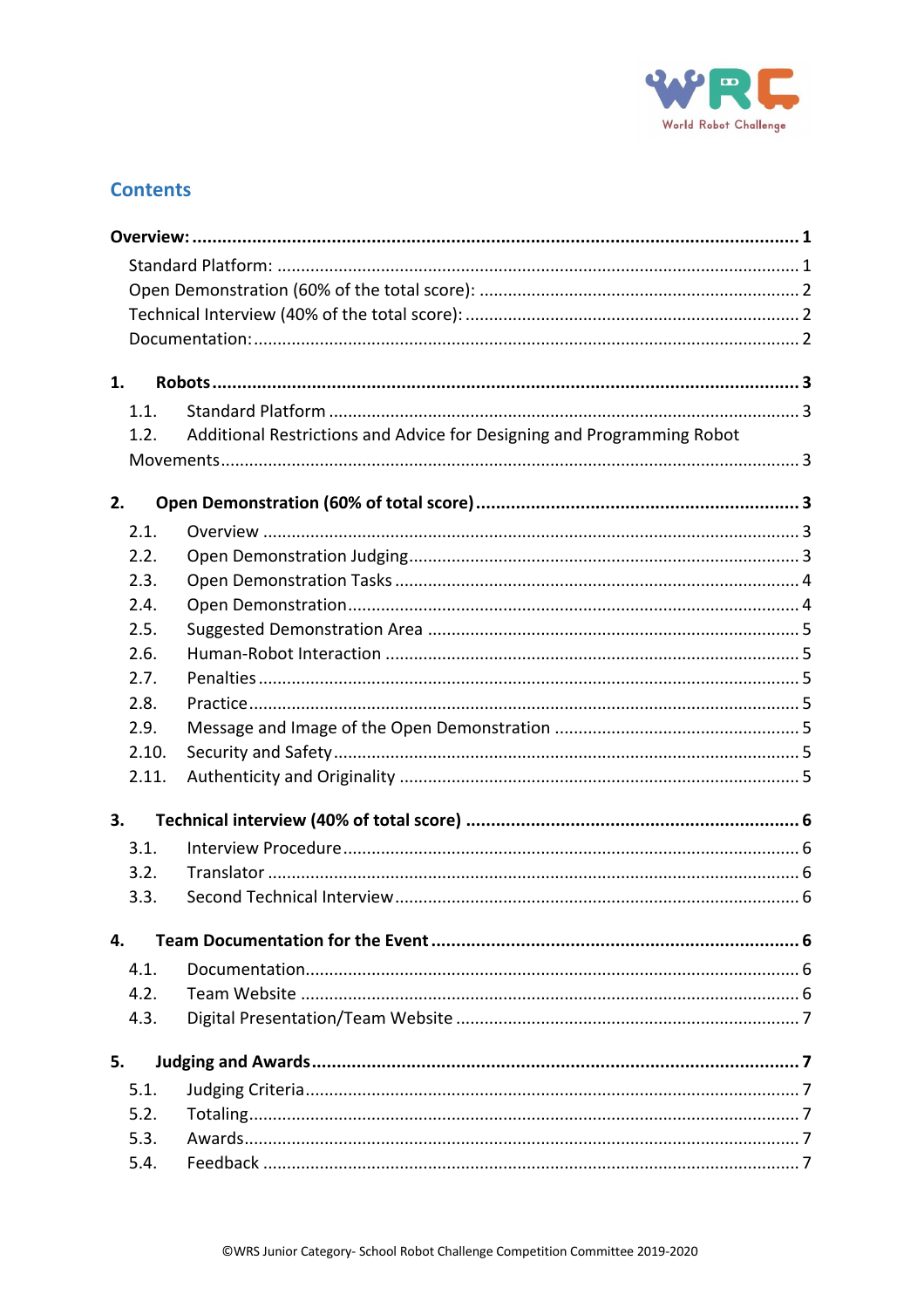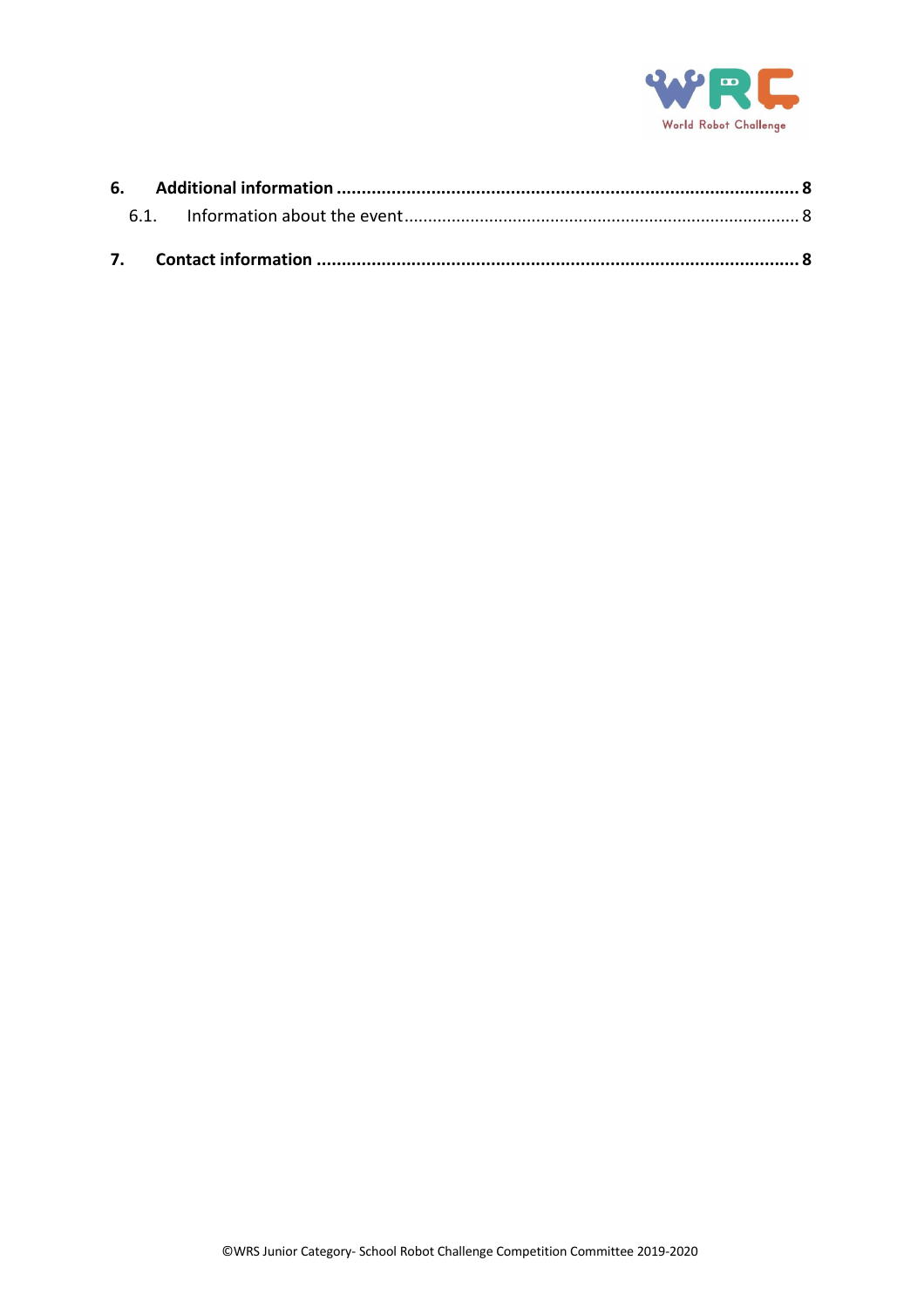

#### **Overview:**

"If you have a humanoid robot at school, what would you want it to do? What is the role of a humanoid at school?" This is the question that World Robot Summit (WRS) Junior School Robot Challenge would like to ask you.

WRS Junior School Robot Challenge invites teams of 2-6 students to develop creative and innovative ideas for the use of humanoid robots at your school, and realize the idea by programming a Standard Platform humanoid robot. The main objective is to create a 5 minute robotic demonstration to show your creative and innovative idea of using a humanoid robot at school. This competition is intended to be open-ended. The demonstration should maximize the capability of a humanoid robot in some aspect of school life. Teams are encouraged to be as creative, innovative and/or entertaining as possible to show off your creation!

The competition consists of two parts - *the Workshop* where participating teams learn to work with the Standard Platform robot (teams need to prepare some programs prior to the Workshop), and *the Competition*. During the Competition, teams are judged in two areas*; Open Demonstration, and Technical Interview*. *In 2021, two teams from different countries will be paired up two months before the competition to collaboratively work together to create solutions for problem/challenge of their choice. More details will be provided when teams qualified to participate are announced.*

#### **Standard Platform:**

The Standard Platform Robot for WRS2020 is Pepper, a humanoid robot, provided by SoftBank Robotics.



(As of January 19, 2018) \*Developed independently using Pepper of SoftBank Robotics.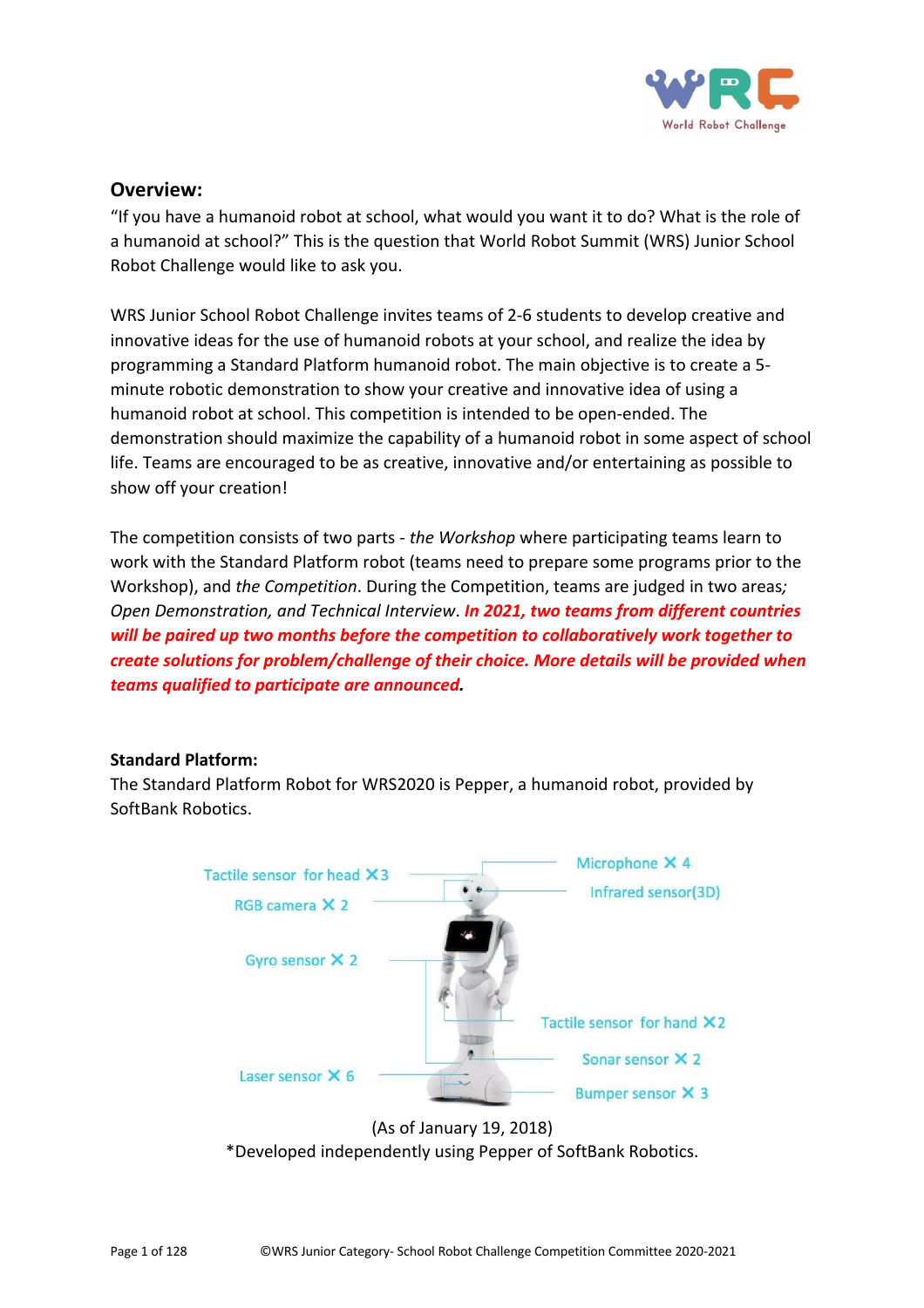

#### **Open Demonstration (60% of the total score):**

A 5-minute demonstration to showcase the capabilities of their robot (2 min set-up). Teams propose and execute creative and innovative tasks that solve an identifiable challenge from within a school-based context. Teams should demonstrate and describe the tasks and their use of the capabilities of their robots such as communication and/or interaction with humans, navigation, or creative and innovative use of the tablet, and algorithms developed. Teams need to present a summary of the technical description of how the capabilities have been developed, the algorithms controlling the behavior/performance and problems they encountered and overcame during development. The assessment is done on the following categories:

- appropriate communication of the challenge to be solved.
- successful demonstration of the robot's capabilities described during the Technical Interview (details below).

Note: See the Open Technical Demonstration Score Sheet (will be published).

#### **Technical Interview (40% of the total score):**

A face-to-face interview (maximum 15-minute, subject to change depending on the competition schedule, but *ALL* teams have the same length of interview) with a panel of judges in which robot performance, algorithms and programs are assessed against technical criteria. Creative and innovative ideas and use of technical aspects are rewarded with higher scores. Judges are interested in determining students' understanding of the robotic technologies including sensors and functions, and programming they have created as well as the processes they went through to arrive at their preferred solution. Teams are expected to use this opportunity to show authenticity and originality of their work. Each team member must be prepared to answer questions about the technical aspects of their involvement in the development of ideas and programming. See the Technical Interview Score Sheet (will be published).

#### **Documentation:**

All teams are to submit a "From Challenge to Solution" paper several days (will be defined before the competition) *before* the day of the competition. A template will be provided to participating teams which teams can choose to use if they desire. Additional documentation (website/posters/newspaper articles etc.) outlining how a team has chosen to share their findings and learning with the wider community is highly encouraged, not for the benefit of the team at the competition, but to demonstrate how science and knowledge can be spread amongst peers for the advancement of everyone interested in learning robotics.

All "From Challenge to Solution" papers will be released publicly after the competition. Future participants are encouraged to take this body of knowledge, learn from it, improve on sections and forge new directions of research.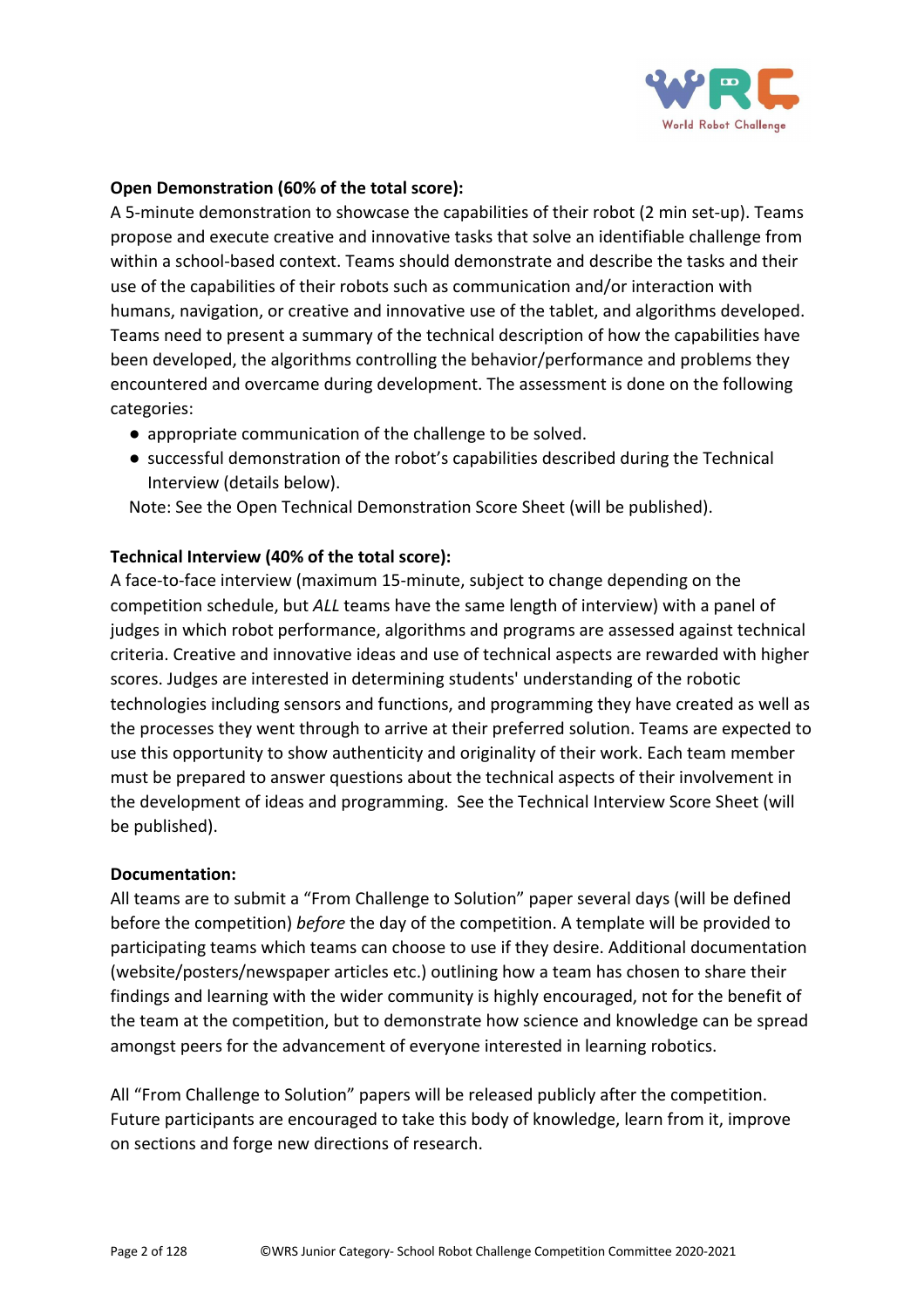

## **1. Robots**

## **1.1. Standard Platform**

- 1.1.1. The Standard Platform for WRS2020 School Robot Challenge is Pepper, a humanoid robot provided by SoftBank Robotics.
- 1.1.2. Teams will be working remotely with Pepper Staff (competition support staff at the competition site) who will operate a Pepper during the WRS2020 Workshop and Competition.
- 1.1.3. Pepper will not be provided to the participating teams by the organizer prior to the WRS2020 School Robot Challenge Workshop and Competition.
- 1.1.4. Teams are encouraged to use the robot's technologies and capabilities in creative and innovative ways to engage and/or interact with humans, and/or complete the tasks set by the team.
- 1.1.5. The robot is strongly encouraged to interact with human, but not have low-level control by humans. (i.e. A human is not permitted to 'drive' a robot around, but can issue commands via voice/app etc.)

## **1.2. Additional Restrictions and Advice for Designing and Programming Robot Movements**

- 1.3.1. Any modifications to the robot hardware itself is not allowed. The code developed by a team should work on any robot provided at the venue. Teams may create additional parts/components/attachments for a robot. However, they must not be put on the robot before the demonstration/performance starts and/or cannot be placed on it by a human. If a team has an idea of a part that needs to be placed on a robot prior to the demonstration/performance, the team leader should consult with the Committee PRIOR to the competition, to get their permission.
- 1.3.2. While floor joints will be taped to make them as smooth as possible, robots must be prepared for irregularities of up to *5mm* in the floor surface. Whereas every effort will be made to make the demonstration floor flat, teams should be prepared to cope with this uncertainty.
- 1.3.3. The WRS organizers endeavour to minimize the noise around the performance area during a team's performance. However, teams should come prepared to calibrate their robots based on the noise level at the venue.

## **2. Open Demonstration (60% of total score)**

## **2.1. Overview**

2.1.1. The Open Demonstration is an opportunity to demonstrate the team's solution, and how the tasks are executed. Teams are encouraged to seek out both creative and innovative solutions as well as unexpected and challenging problems to be solved.

## **2.2. Open Demonstration Judging**

2.2.1. All teams will be given two opportunities to demonstrate before a panel of judges. The highest score will be used.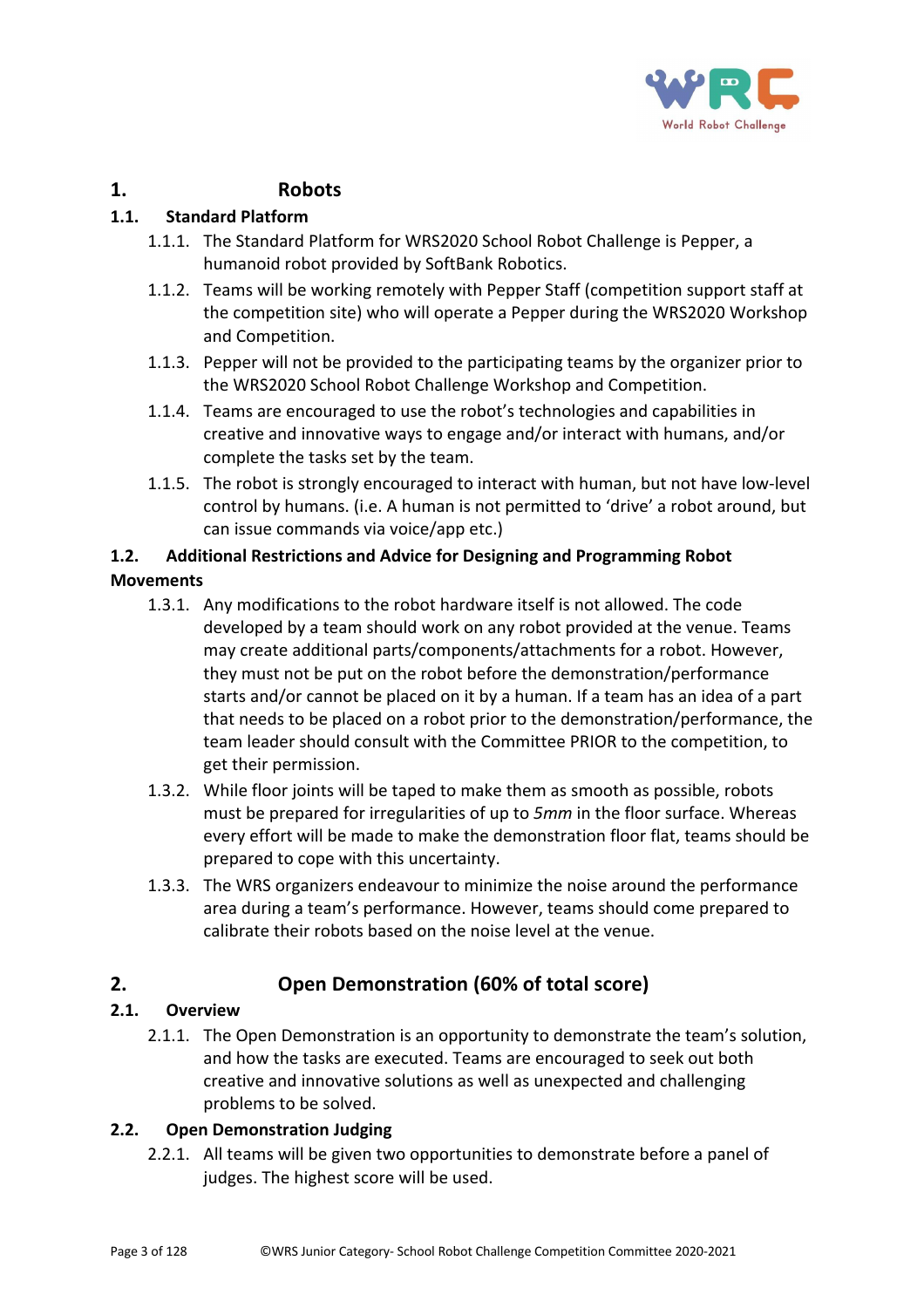

2.2.2. The Open Demonstration will be judged by a panel of at least three judges. At least one of these judges are WRS officials who have judged the Technical Interview as well.

#### **2.3. Open Demonstration Tasks**

- 2.3.1. Teams are required to identify a problem/issue/situation from a school environment that may benefit from the use of a Humanoid robot.
- 2.3.2. Teams are required to develop creative and innovative solutions to the problem they have identified, for their robot to accomplish at school.
- 2.3.3. Teams are required to execute the tasks during the Open Demonstration.
- 2.3.4. Solutions should be original and support learning and/or activities at school.
- 2.3.5. Solutions should enhance, not distract students from learning and/or from activities at school.
- 2.3.6. Solutions should aim to complement, not to replace the existing teachers' role in the school.

#### **2.4. Open Demonstration**

- 2.4.1. The duration of the demonstration routine must not exceed five minutes.
- 2.4.2. Each team will have a total of seven minutes for their demonstration including up to two minutes for setting up their robot in the demonstration area. A judge starts a stopwatch when a team member steps in the demonstration area. This time includes robot and demonstration area set-up (two minutes), introduction and demonstration routine, pack up, including any re-starts due to factors under the team's control. If the time is exceeded seven minutes due to circumstances outside the team's control, there will be no penalty. The judges have the final decision on any time penalties.
- 2.4.3. Each team is encouraged to create a narrative describing their demonstration including a problem/challenge identified, and the solution developed. This could cover any aspect of the demonstration or technical capabilities of the robot(s), such as interaction with humans or the use of a particular sensor/technology.
- 2.4.4. Teams are strongly encouraged to use the entire demonstration area and add Pepper's gestures during their demonstration. (refer to 3.5 for more information the regarding demonstration area)
- 2.4.5. Following each demonstration, it is strongly recommended a team to fully tidy up the demonstration area and remove any objects related to their demonstration.
- 2.4.6. Teams are strongly encouraged to introduce to the audience their demonstration including the tasks and how they execute them while they are setting up on the stage.
- 2.4.7. Restarts

Teams are allowed to restart their routine if necessary, at the discretion of the judges. There is no limit on the number of restarts allowed within their fiveminute demonstration time. Restart penalty marks will be deducted from the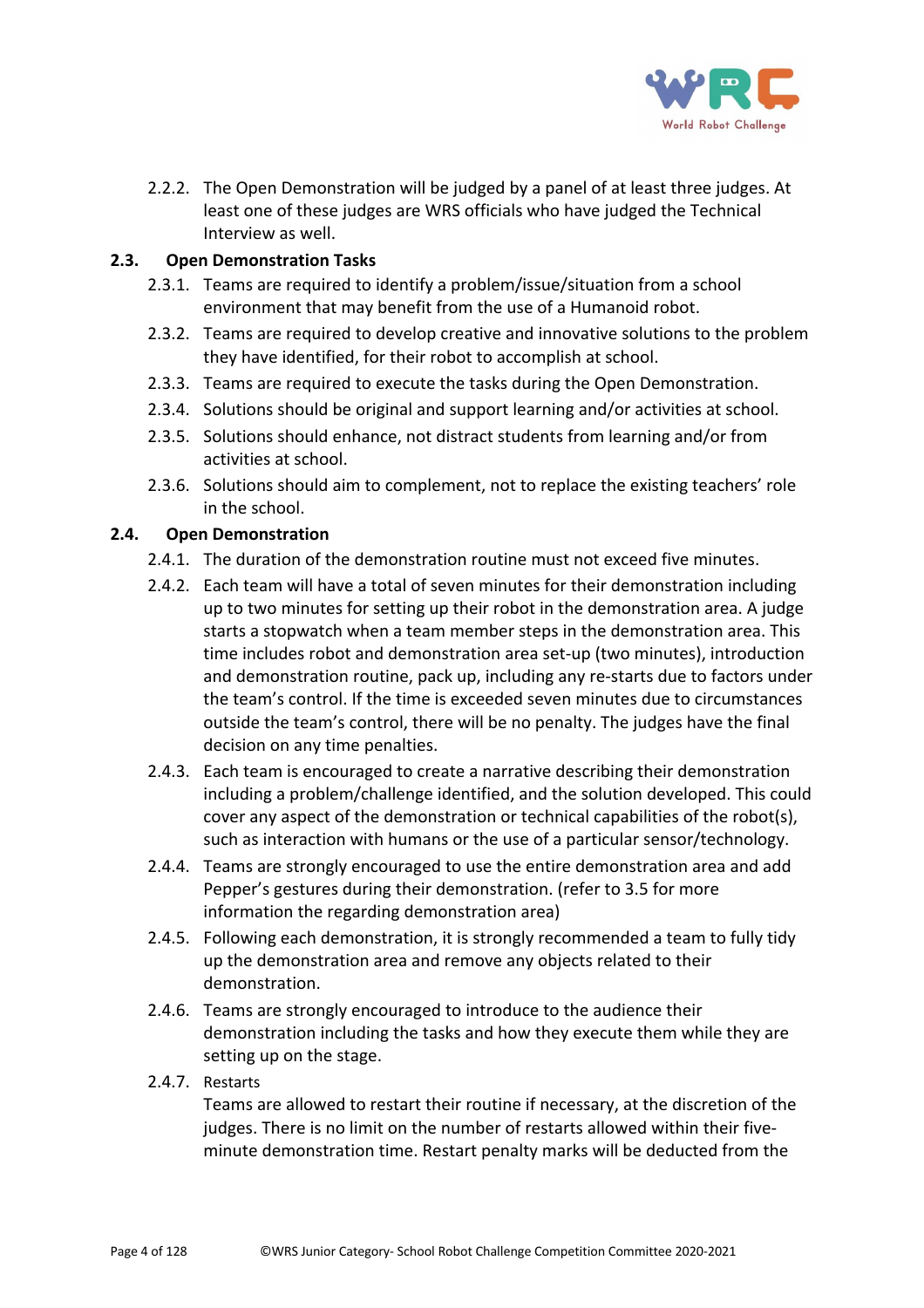

score. The team will be asked to leave the stage after the five-minute demonstration time.

#### **2.5. Suggested Demonstration Area**

2.5.1. We suggest the size of the demonstration area to be a rectangular area of 4 x 3 meters (m) with the 4m side facing the judges. But if you do not have a large enough space, it is okay to use the space available to your team.

#### **2.6. Human-Robot Interaction**

2.6.1. Human-robot interaction is strongly encouraged. However, humans are prohibited to physically control the robot. They can interact with the robot's sensors. Interaction which is used to alter the robot's behavior directly (e.g. physically touching it to stop it from going outside of the demonstration area) may lead to some point deduction, while using more intelligent interaction (e.g. a robot following human using a face recognition technology) can gain some extra points.

#### **2.7. Penalties**

2.7.1. If a team exceeds the time limit explained in 3.4, the team will be penalized by the loss of points (see Open Technical Demonstration Score Sheet).

#### **2.8. Practice**

2.8.1 Teams will collaborate with a Pepper Staff to practice their performance remotely using a Pepper robot that the Pepper Team will operate. The details will be communicated with the teams in July 2021.

#### **2.9. Message and Image of the Open Demonstration**

2.9.1. Participants are asked to carefully consider the wording and messages communicated in any aspect of their demonstration. What seems acceptable to one group may be offensive to friends from a different country or culture.

#### **2.10. Security and Safety**

- 2.10.1. In order to protect participants and comply with occupational health and safety regulations of the host country, WRS officials and bystanders, routines may not include explosions, smoke or flame, use of a large amount of water, or any other hazardous substances.
- 2.10.2. A team whose routine includes any situation that could be deemed hazardous, including the possibility of damaging the floor, furniture or/and materials provided, must submit a report outlining the content of their demonstration to the WRS Junior Competition Committee one month prior to their arrival at the competition. The WRS Junior Competition Committee may also request further explanation and also a demonstration of the activity before the demonstration. Teams not conforming to this rule may not be allowed to demonstrate in public.

#### **2.11. Authenticity and Originality**

2.11.1. The performance is to be unique and have never been used in any other International competitions. Teams are responsible for carefully checking that their robot demonstration conforms to this rule.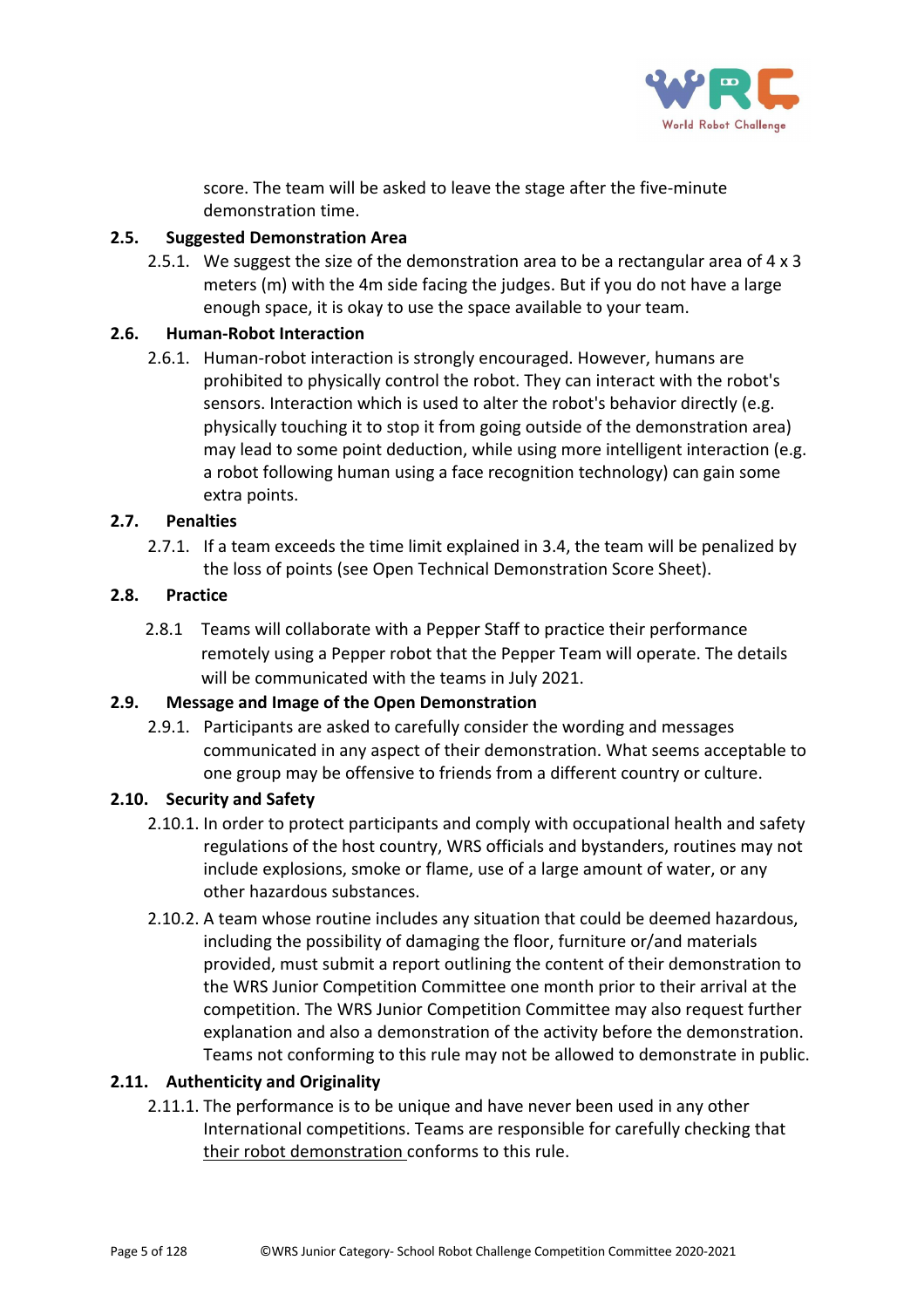

## **3. Technical interview (40% of total score)**

#### **3.1. Interview Procedure**

- 3.1.1. All teams will have a 15-minute technical interview (subject to change depending on the competition schedule, but *ALL* teams have the same length of interview) during the competition.
- 3.1.2. Interviews will be judged by at least two WRS officials.
- 3.1.3. The Interview Score Sheet is used in the interview judging. It is strongly recommended for teams to review the Technical Interview Score Sheet prior to the competition to make good use of the interview.
- 3.1.4. Teams should ensure that they bring the copies of all their programs in a format that can be easily viewed.
- 3.1.5. Teams should bring their laptop to show their programming capabilities.
- 3.1.6. Each team member must be prepared to answer questions about the technical aspects of their involvement in the development of their robot demonstration.

#### **3.2. Translator**

3.2.1. Interviews will take place in English. If teams require a translator, they should inform the WRS officials via email prior to the event to allow translators to be organized. (The team mentor or parents of the team members CANNOT be the translator.)

#### **3.3. Second Technical Interview**

3.3.1. If the judges consider it necessary, teams may be asked to participate in a second technical interview. If this occurs, the score from the second interview will be used to calculate the total score.

#### **4. Team Documentation for the Event**

#### **4.1. Documentation**

- 4.1.1. A "From Challenge to Solution" template will be available to teams prior to a competition. This allows teams to provide a summary of the problems and solutions that they developed to realize their goal using a robot.
- 4.1.2. The "From Challenge to Solution" must be submitted to the judges prior to the interview. (details will be announced before the competition)
- 4.1.3. The "From Challenge to Solution" is the summary of the team's journal/logbook highlighting how the team worked collaboratively to develop its solution.

#### **4.2. Team Website**

4.2.1. Teams are highly encouraged to create a team website, sharing team's journey with developing the solution (like digital journal/logbook) including team information including team introduction, members, your region/country, tasks to be accomplished, annotated pictures and explanation of the robot performances under development at various stages and an explanation of the innovative ways that robot technologies were used.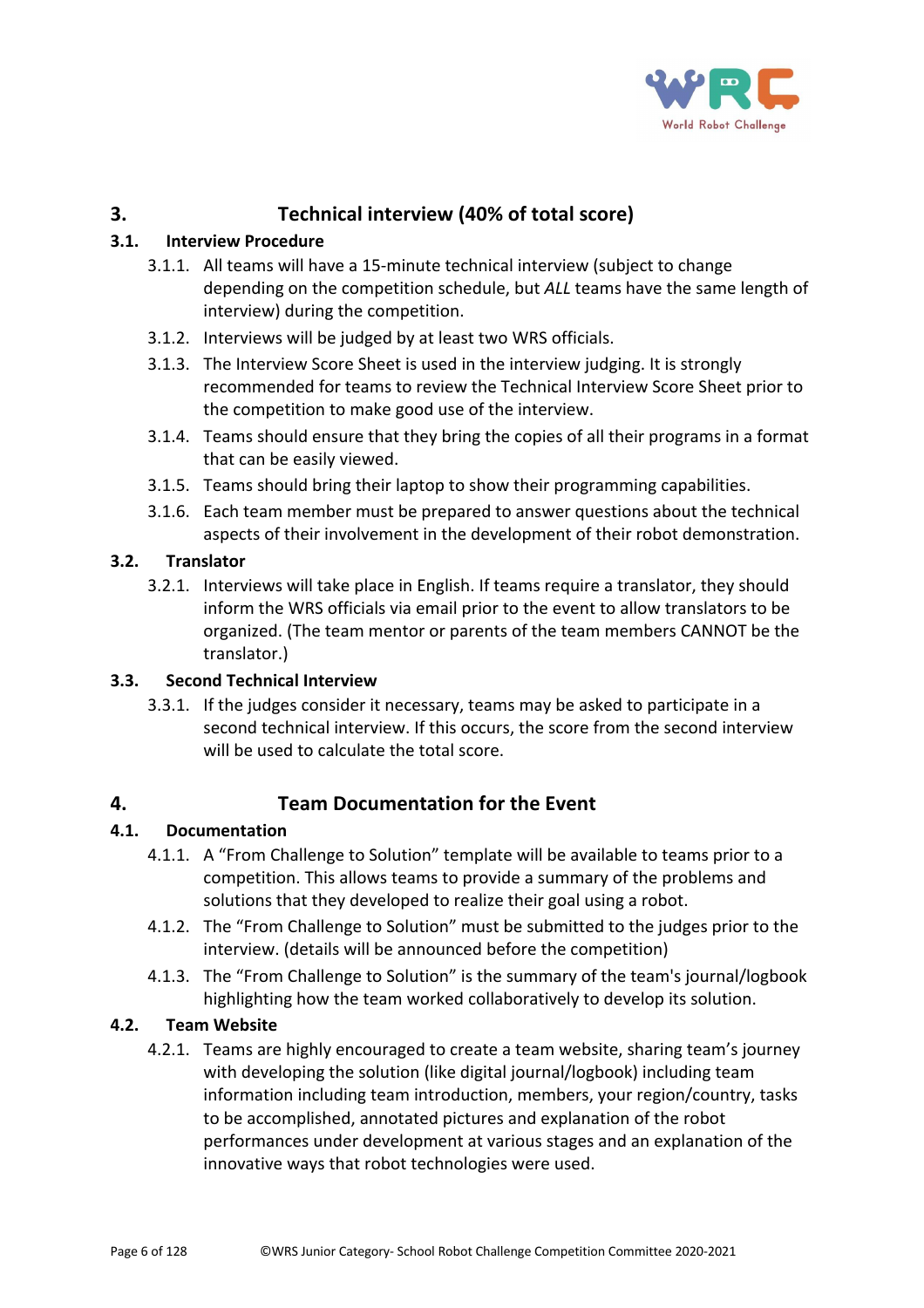

4.2.2. The tasks used and the information about how the tasks are realized should be open-source and shared on their website after the competition so that teams can learn from each other.

#### **4.3. Digital Presentation/Team Website**

- 4.3.1. Teams will be given a virtual space to display a digital presentation. The size of the presentation file should be no larger than 5MB. The digital presentation should be displayed in the designated location. Teams may show the digital presentation during the interview if they contain useful information, however the digital presentation will not be judged during the interview.
- 4.3.2. The purpose of the digital presentation is to introduce the team, explain the technology used to develop the robot performances and document the preparation work. The digital presentation should be made in an interesting and engaging format. They will be viewed not only by the judges, but also by other teams and visiting members of the public.
- 4.3.3. Items that are useful to include are: team name, members, your region/country, tasks to be accomplished, annotated pictures and explanation of the robot performances under development at various stages and an explanation of the innovative ways that robot technologies were used.
- 4.3.4. Teams can also use other mediums including video and/or Team Website to present and share the same information described in 5.3.1. to 5.3.3.

## **5. Judging and Awards**

#### **5.1. Judging Criteria**

5.1.1. The judging criteria and allocation of marks are given in the respective score sheets published to the participating teams prior to the competition.

#### **5.2. Totaling**

5.2.1. The total score of each team is calculated by combining the scores from the team's final score of Technical Interview, and the higher score of the two open demonstrations. There will be no finals.

#### **5.3. Awards**

- 5.3.1. The following will be awarded.
	- The WRS School Robot Challenge Team of the Year ( $1<sup>st</sup>$  place),  $2<sup>nd</sup>$  and  $3<sup>rd</sup>$ places will be awarded to the teams with the top three highest combined overall scores. The awardees will be decided based on the Technical Interview and the Open Demonstration scores at the discretion of the judges.
	- Other category awards may be given to individual teams.

#### **5.4. Feedback**

5.4.1. WRS is an educational initiative. It is important that team members learn from their experiences with WRS Junior School Robot Challenge, and have the opportunity to improve their performances in the following years. The